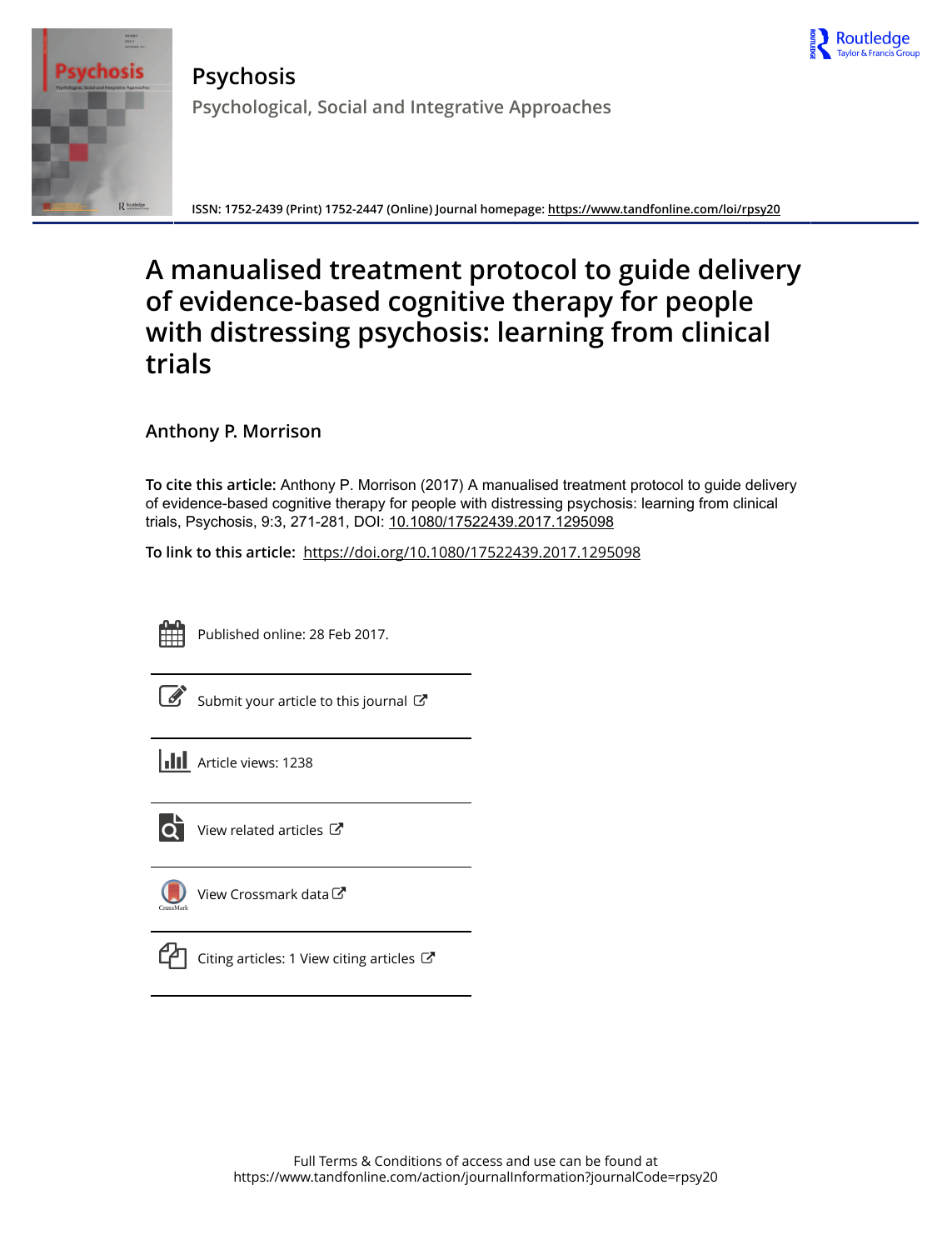

Check for updates

## **A manualised treatment protocol to guide delivery of evidencebased cognitive therapy for people with distressing psychosis: learning from clinical trials**

#### Anthony P. Morrison<sup>a[,b](#page-1-1)</sup>

<span id="page-1-1"></span><span id="page-1-0"></span><sup>a</sup>Division of Psychology and Mental Health, University of Manchester, Manchester, UK; <sup>b</sup>Psychosis Research Unit, Greater Manchester West NHS Trust, Manchester, UK

#### **ABSTRACT**

NICE guidelines recommend use of treatment protocols that have trialbased evidence of efficacy to guide the delivery of CBT for psychosis. The rationale for using such an approach, and a manual that has been used to ensure fidelity and adherence within six clinical trials, is described. The protocol emphasises principles and values, such as collaborative teamwork, active participation involving between session tasks for service users and therapists and a normalising philosophy, as well as specific milestones such as early agreement of a shared goal, maintenance formulations and use of defined change strategies. Challenges to implementation and methods for promoting good practice are considered and implications for future research and practice are discussed.

#### **ARTICLE HISTORY**

Received 22 November 2016 Accepted 10 February 2017

#### **KEYWORDS**

<span id="page-1-8"></span><span id="page-1-7"></span><span id="page-1-5"></span><span id="page-1-3"></span><span id="page-1-2"></span>Cognitive behaviour therapy: Schizophrenia; Treatment guidelines; Treatment outcome research

## **Rationale for following a protocolised manual**

<span id="page-1-6"></span>There are several advantages to delivering cognitive behaviour therapy for psychosis (CBTp) in a manner that is consistent with a manualised protocol that has been evaluated in clinical research. The NICE guideline recommendations for CBTp for both young people (National Institute for Clinical Excellence, [2013](#page-11-0)) and adults (National Institute for Health & Care Excellence, [2014](#page-11-1)) require it to be based on such a protocol. The competency framework for CBTp (Roth & Pilling, [2013\)](#page-11-2) was developed on the basis of published manuals that have been used in the clinical trials; the likelihood of replicating the outcomes observed in the trials should be maxmised if there is adherence and fidelity to the models and manualised protocols used in such trials (see recent meta-analyses for a comprehensive review of the CBTp trials e.g. (Jauhar et al., [2014](#page-10-0); van der Gaag, Valmaggia, & Smit, [2014\)](#page-10-1)).

<span id="page-1-4"></span>Within the randomised controlled trials, especially the larger multi-centre studies, the ability to standardise delivery is enhanced by adherence to a protocol, which minimises site differences and increases generalisability. This has led to the development of treatment protocols and use of strategies to monitor adherence and fidelity, such as monitoring of therapy content and milestones using session records and the rating of competence using scales such as the CTSR (Blackburn et al., [2001](#page-10-2)).

Evidence from a variety of sources suggests that delivering CBTp that adheres to protocols is related to positive outcomes. For example, expert consensus established using the Delphi process suggests that there is agreement regarding the importance of principles, models, formulation, change strategies, homework and therapists' assumptions (Morrison & Barratt, [2010](#page-10-3)). It is clear from qualitative studies

**CONTACT** Anthony P. Morrison and [tony.morrison@manchester.ac.uk](mailto: tony.morrison@manchester.ac.uk)

© 2017 Informa UK Limited, trading as Taylor & Francis Group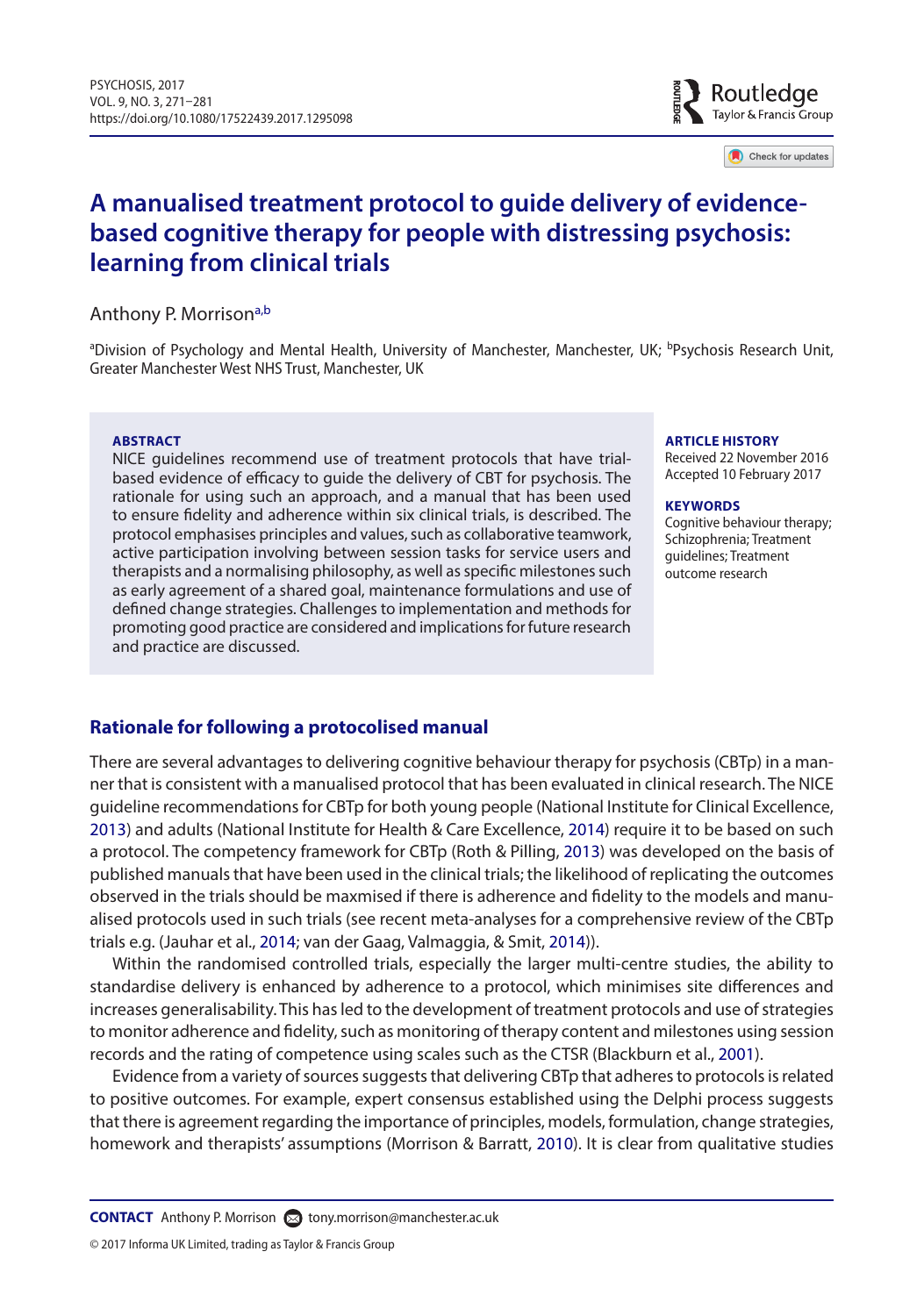<span id="page-2-2"></span>that service users who have received CBTp also agree that factors such as choice, collaboration, normalisation, evaluation of thinking and behaviour, use of formulations and active involvement in tasks between sessions are also seen as valuable components from their perspective (Kilbride et al., [2013\)](#page-10-4). More recently, there is data from large clinical trials suggesting that such components (specifically, agreed goals, formulation, active change strategies and homework) significantly contribute to better outcomes. For example, data from a trial of CBT for people at risk of psychosis demonstrated that there is a greater treatment effect if formulation and homework are involved in therapy, although the high correlation between such components suggests that these may be indicators of overall treatment fidelity (Flach et al., [2015](#page-10-5)). Also, in a recent trial of CBT for people with psychosis, participants derived benefit if they received full therapy that involved active change strategies such as evaluation of beliefs and the use of behavioural experiments, whereas CBT was potentially harmful if participants received partial therapy that only involved engagement and assessment (Dunn et al., [2012](#page-10-6)).

<span id="page-2-9"></span><span id="page-2-7"></span><span id="page-2-6"></span><span id="page-2-5"></span><span id="page-2-4"></span><span id="page-2-1"></span><span id="page-2-0"></span>This paper will outline a manualised treatment protocol that has been evaluated in six different clinical trials (with over 1000 participants in total). These default assumptions oregarding the process and content of CBTp have been developed over two decades, starting with the IMPACT effectiveness study, which demonstrated that CBTp can achieve good clinical outcomes when delivered in a routine CMHT setting (Morrison et al., [2004b\)](#page-11-3). They were further developed for both the EDIE (Morrison et al., [2004a\)](#page-10-7) and EDIE-2 trials (Morrison et al., [2012](#page-10-8)), which contributed to the evidence that CBT can improve symptoms and reduce likelihood of transition to psychosis in people at high risk (Stafford, Jackson, Mayo-Wilson, Morrison, & Kendall, [2013](#page-11-4)). More recently, they were adapted for the ACTION trial (Morrison et al., [2014](#page-11-5)), which suggested that CBTp may be beneficial for people who have chosen not to take antipsychotic medication. Finally, similar guidelines are currently being evaluated in the COMPARE trial, which is comparing CBT directly with antipsychotics, and the FOCUS trial (Pyle et al., [2016](#page-11-6)), which is evaluating the approach in people who have not had an adequate response to clozapine (often referred to as "treatment-resistant schizophrenia"). While these clinical trials have worked with different populations (from those at high risk and first episode psychosis through CMHT and treatmentresistant), the basic approach within the protocol is similar. There may be variation in the expected length of treatment, the pace at which milestones such as developing a shared goal or maintenance formulation will be achieved, or the likelihood that certain problems or rate-limiting factors may occur. These will be outlined at various points in the protocol. However, there is much more consistency than difference, regardless of the specific trial.

#### <span id="page-2-8"></span>**Overview of the protocol**

Overall, the default aim has been to offer up to 30 hours of therapy (up to 26 hours over the first 6–9 months, plus up to four boosters over subsequent 6–12 months). The shorter of these ranges (6 months) has been used for ARMS and FEP trials where there are less iatrogenic difficulties, people may have been functioning well until relatively recently, and there are reasons to try to achieve quick gains (for example, attempting to reduce distress, maintain social or occupational/educational functioning or to prevent an imminent first episode); the longer range (9 months for therapy and 12 months for boosters) have been used for people with more established difficulties with a longer history of problems and service use. However, these guidelines are intended to be used flexibly, and may change in response to client characteristics. There is a recognition that within each population there will be considerable variance in number of sessions, frequency of sessions and pacing within sessions that is required, as well as the rate at which milestones are achieved; however, within the trials, any drift from protocol is prioritised for discussion in supervision and kept to a minimum without clear justification.

<span id="page-2-3"></span>In order to ensure competent delivery and adherence and fidelity to the model and protocol of therapy, it is expected that the sessions will be scored as competent on the CTSR and that the trial therapists will complete an electronic session record after each session. Within the protocol, the model and formulations are based on a specific cognitive model (Morrison, [2001](#page-10-9)) and included change strategies are predominantly drawn from our research team's CBT for psychosis books (French & Morrison,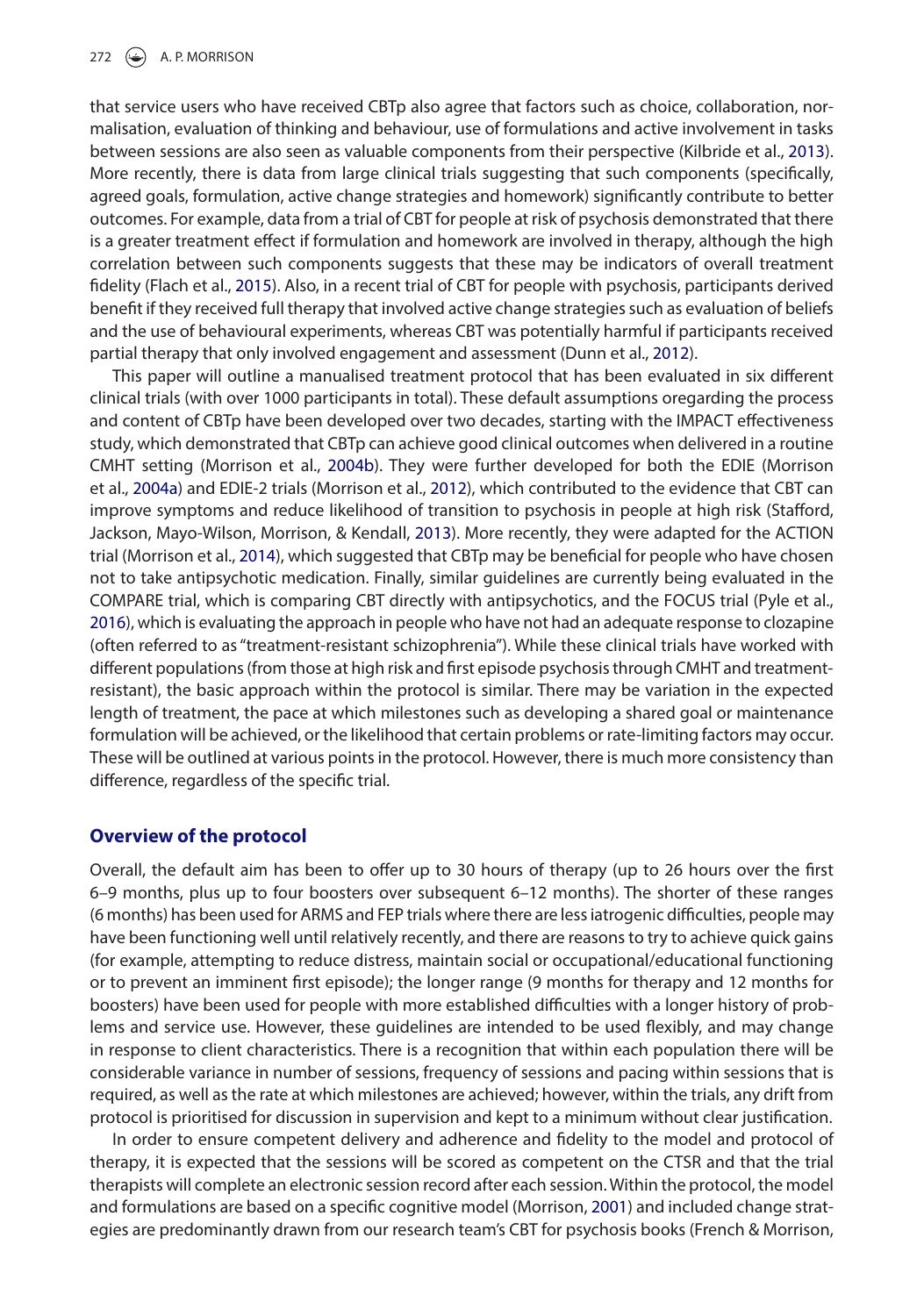<span id="page-3-9"></span><span id="page-3-8"></span><span id="page-3-7"></span><span id="page-3-6"></span><span id="page-3-5"></span><span id="page-3-4"></span><span id="page-3-3"></span><span id="page-3-2"></span><span id="page-3-1"></span>[2004](#page-10-10); Morrison, Renton, Dunn, Williams, & Bentall, [2003](#page-10-11); Morrison, Renton, French, & Bentall, [2008](#page-10-12)), but can be supplemented with strategies from other CBTp manuals (e.g. (Fowler, Garety, & Kuipers, [1995](#page-10-13); Kingdon & Turkington, [2005](#page-10-14)). Similarly, if people prioritise non-psychotic difficulties, such as social anxiety, post-traumatic stress or panic attacks, for which compatible cognitive models exist (since the specific model of psychosis was based on an integration of the processes involved in development and maintenance of emotional disorders), then the relevant model will be used to inform situation specific formulations (e.g. (Clark, [1986;](#page-10-15) Clark & Wells, [1995](#page-10-16); Ehlers & Clark, [2000;](#page-10-17) Wells, [1995\)](#page-11-7)). Change strategies are excluded if inconsistent with the model (e.g. compassion focussed therapy/3 drive systems formulations, mindfulness, acceptance and commitment therapy/hexaflex formulations and motivational interviewing). This is to ensure that the trials evaluate a version of CBTp that is clearly based on the theoretical model and allows such an approach to be clearly defined and replicated. If replicated within routine clinical practice, this should increase the likelihood that the outcomes achieved will match those from the evidence on which the guideline recommendations are based. This should be true even for clinical services that work with populations characterised by complexity (e.g. early intervention services), since the trials have had broad inclusion criteria and few exclusion criteria, and the therapy delivered in these trials has often focused on common problems that are not directly related to psychosis (e.g. anxiety disorders, trauma, substance use, mood, self-harm, relationships).

### **Principles and values within the protocol**

<span id="page-3-0"></span>The protocol specifies some clearly defined principles and values, which underpin the use of the more technical elements and change strategies. These are described in detail elsewhere (Brabban, Byrne, Longden, & Morrison, [2016\)](#page-10-18), but include an emphasis on recovery-orientated values, optimism, a good therapeutic relationship, person centred practice (including warmth, empathy and non-judgemental stance), active listening and validation of experiences (the description of the protocol outlined in this article is intended to be utilised alongside the article outlining the principles and values of CBTp (Brabban et al., [2016\)](#page-10-18)). These values are reflected in many of the CTSR items, such as interpersonal effectiveness, appropriate pacing, collaboration, guided discovery and two-way feedback. The principles of CBTp emphasised within this specific protocol are briefly outlined below:

*A shared goal* is required, since CBTp is collaborative and problem-orientated: this is ensured by not progressing beyond the assessment and engagement phase without establishing a shared goal that is agreed upon by service user and therapist as both meaningful and achievable.

*Collaboration* is central to good CBTp: this can be achieved in a variety of ways, including regular feedback, teamwork (including agreeing between session tasks for therapists as well as service users), regular reviewing of goals, and use of the theory A – theory B approach (e.g. either you are being persecuted by MI5 or you believe you are being persecuted; either way makes sense of how you feel and what you are doing; can we work together to find out what is going on).

*A normalising approach* is required that validates the person's experience and does not pathologise psychosis, recognising the validity of the continuum model: this is achieved by the delivery of information regarding the high prevalence of psychotic experiences in non-clinical populations, famous people who have experienced psychosis, personal stories emphasising recovery, positive aspects of psychosis, and common psychosocial causes. The language used in discussing formulations (e.g. given that you think … it is understandable that you feel …; if I believed … then I would feel …; given that … happened to you, it is not surprising that you see yourself as …).

Much of the change-focused work attempts to help people reach their goals by *evaluating how accurate their appraisals are or how helpful their appraisals are*. This can include both verbal reattribution techniques and behavioural experiments.

Effective change-focused work also involves *evaluating the helpfulness of cognitive and behavioural responses*, including the use of behavioural experiments to test out alternative responses.

*Active involvement and choice* in the change process is required from the service user and should be empowering: this can be achieved by goal setting, conducting between session tasks, involvement in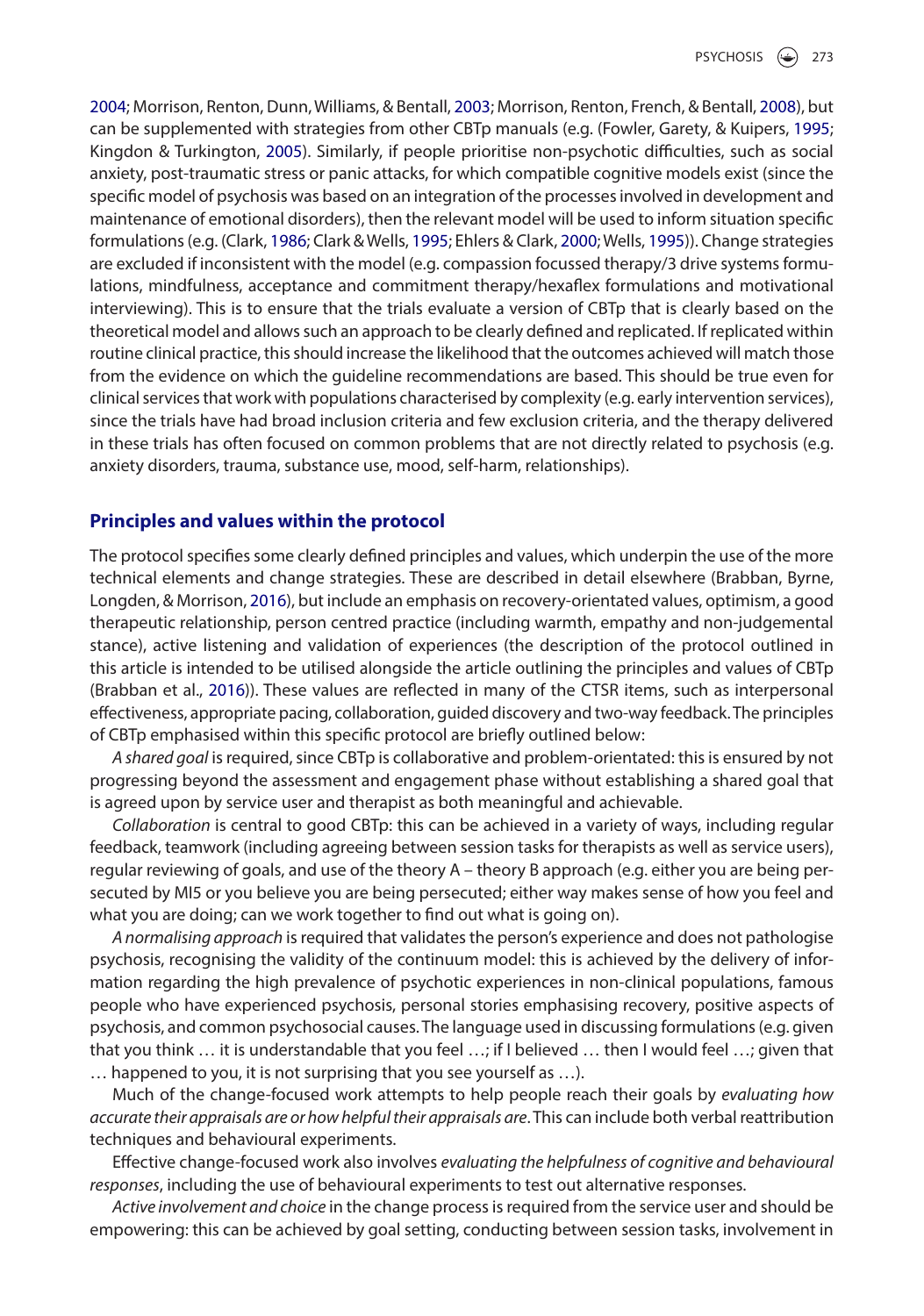

**What happened? (Events)**

<span id="page-4-0"></span>Figure 1. An example of a longitudinal formulation based on the model (with prompts for content).

taking notes or drawing formulations, listening to recording of sessions, in-session behavioural experiments including those in real world settings (e.g. on the bus, in a supermarket).

*Between session tasks*, for both service user and therapist, are important in ensuring collaborative teamwork towards shared goals and empowering service users through action. The idea that homework enhances therapy should be replaced by the idea that therapy enhances homework.

The *process of thinking*, as well as the content of thoughts, is important. This is achieved by evaluating the helpfulness of how people think as well as what they think, and includes evaluation of metacognitive beliefs and perseverative processing such as worry, rumination and analysing.

An *empirically tested cognitive model* is required in order to derive effective treatments: this is achieved by basing case conceptualisations on the model shown in Figure [1](#page-4-0).

Within every session, there should be a review of previous between session tasks (for therapist and service user), a clarification that the goal is still valued, some monitoring of target appraisals of or responses to an experience should occur and a new task to do outside of session is to be agreed for both therapist and participant. A session record is to be completed. Explicit structure (making sure that the format of sessions, agendas, formulations, planning work for between sessions etc. is clear and written) and consistent labels (repeated use of the same terminology once shared and found helpful and acceptable e.g. "What happened", "How I make sense of it" etc. within formulations) will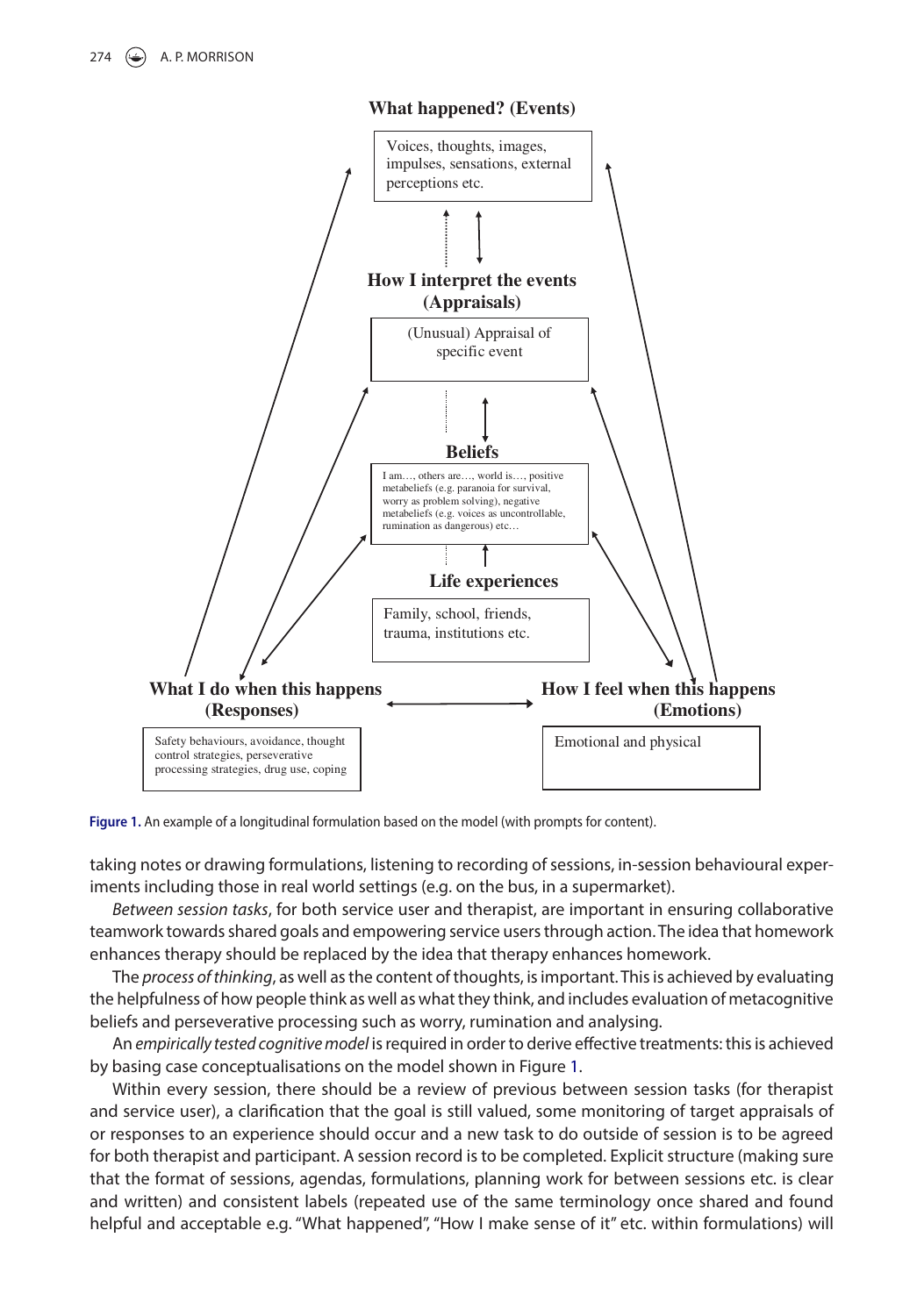help service users to learn the process and skills required within sessions and facilitate utilising the approach between sessions.

## **Between session tasks**

Throughout the process of CBTp, there is a strong emphasis on between session tasks for service users and therapists, in order to facilitate change and promote teamwork, active participation and empowerment. An explicit discussion about the importance of such tasks in achieving goals occurs in phase 1. Tasks for service users can be designed to collect information (e.g. diaries or surveys), conduct experiments or practice skills and may also include listening to a recording of the session to facilitate information processing (given memory and attention difficulties), skill learning and eliciting feedback. Tasks for therapists may involve information collection (e.g. conducting a survey on behalf of a service user, reading a book that is relevant to their concerns or information written by service users or writing fact-finding letters on their behalf), arranging a meeting with an independent expert (e.g. a police officer for concerns about safety or a religious community leader for unusual spiritual beliefs, although it is important to talk to these experts first to ensure any information or messages will be helpful to the client), preparing a therapy session summary sheet, carrying out a behavioural experiment or bringing information to sessions (e.g. TED talks or leaflets). It is important to ensure that, at each session, sufficient time (approximately 10–15 min each) is devoted to both reviewing previous tasks and setting new ones. Tasks should be decided upon collaboratively, have a clear rationale, and be meaningful but achievable. Prompts should be established (e.g. SMS reminders) and obstacles considered.

## **Phases of the protocol**

The default milestones and phased structure of this CBTp protocol are outlined below. However, it should be noted there is a need for flexibility and a recognition that not everyone will progress through each phase and that people may move between phases in a non-linear way. Video roleplays illustrating these phases are available at [www.psychosisresearch.com/cbt.](http://www.psychosisresearch.com/cbt)

## *(1) Assessment and engagement phase*

Within the first session, there is the usual explanation and negotiation of confidentiality, duration, number and frequency of sessions, and an agreement of a short 6–10 session contract with an expectation of renewal up to 30 hours (including booster sessions). There will also be an explanation of CBT, including the above principles. Cognitive behavioural assessment of presenting problems and life experiences and psychosocial history, guided by the cognitive model, will occur (including an element of risk assessment). Normalising information may be provided, if appropriate, and a between session task will be agreed. The delivery of CBTp consistent with the principles and values above aims to be inherently engaging; however, some people may struggle to engage in which case there may be a need to change pace or deviate from the structured protocol.

The default expectation is that, by approximately session 3, there will be a shared list of problems and goals (SMART ones suitable for the agreed short-term contract; goals should ideally be related to increasing quality of life and/or reducing distress; in some instances, telling their story or understanding themselves better can be an appropriate first goal). Identification of a collaboratively prioritised problem list should be followed by goal setting in relation to these. The goals are often not directly related to psychosis, and may be broader recovery goals (e.g. optimism for a better future; understanding self and increasing confidence; improving social networks and relationships; meaningful activity and purpose) or related to other mental health problems that are common in people with psychosis (anxiety, mood, trauma etc.). Priorities are decided according to service user choice, the amenability of the problems to change, and the impact that change in one problem area may have on others. Goals should be reviewed regularly.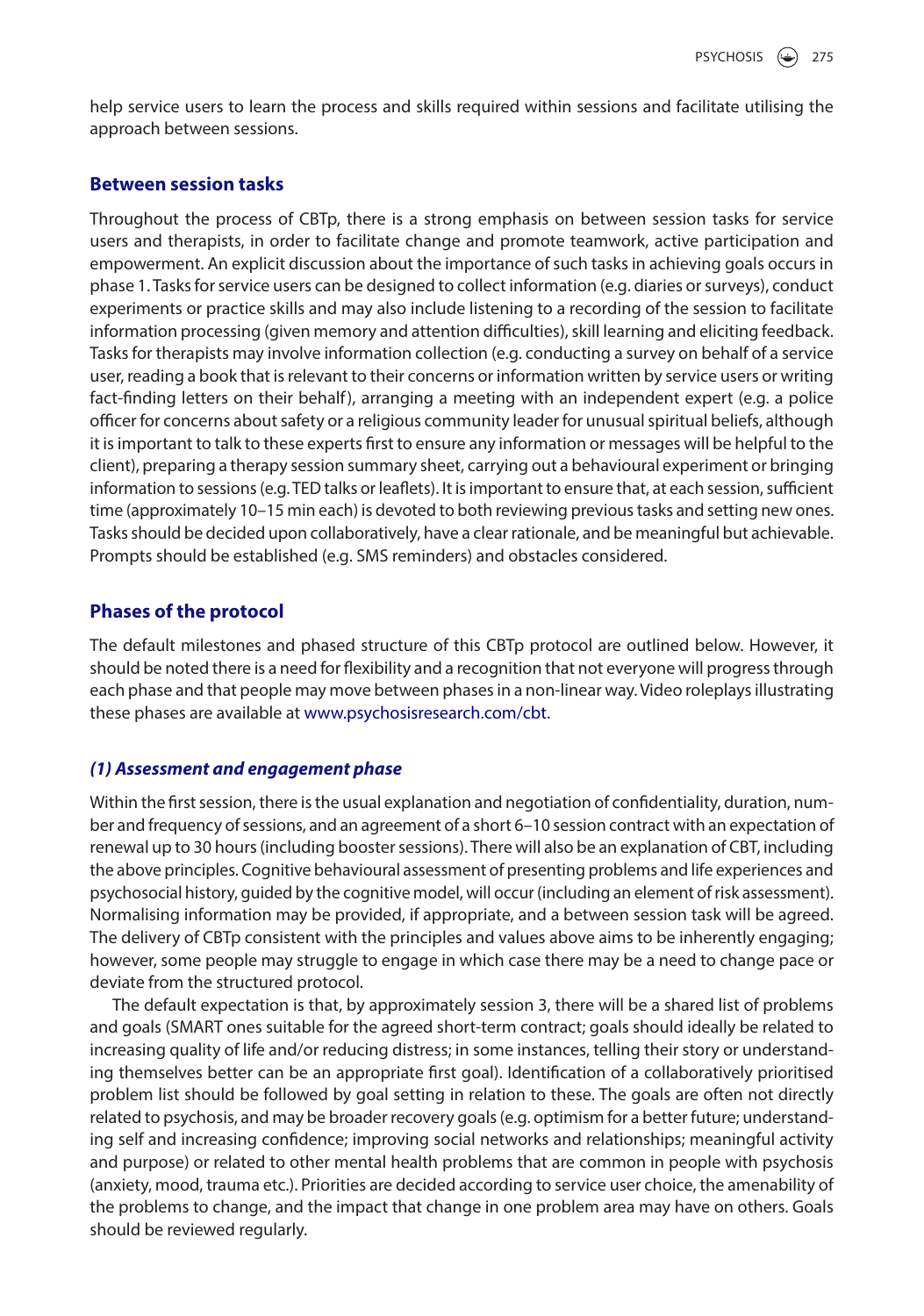There should also be a shared formulation; usually a maintenance formulation of a recent specific situation relevant to the prioritised problems and goals is developed in terms of what happened (event) – how I made sense of it (appraisal) – how I feel (emotion) – what I do (responses). This serves to socialise people with psychosis to the cognitive model (i.e. that it is the interpretation of an event that results in distress and influences the choice of responses made, which may in turn be helpful or unhelpful). Between session tasks will be agreed from the first session onwards and their importance discussed.

## *(2) Change strategy phase*

Once a goal is agreed and there is a maintenance formulation on which to base therapy on, subsequent sessions will include use of change strategies aimed at achieving goals. An agenda is agreed (deciding how to best use time and what to focus on), and will usually include a target related to the current goal and formulation, and review of previous tasks and setting of a new task to do between sessions (for therapist and participant). Specific cognitive, metacognitive and/or behavioural change strategies are selected on the basis of negotiation with the participant (acceptability and what they are willing to try) and formulation (using the formulation to make judgements about the likelihood of success for a given strategy). Given that most sessions last less than an hour, and sufficient time is required for reviewing previous tasks and agreeing new ones, there is an expectation that no more than 2 strategies will occur within a single session. By session 10, the aim is to have had at least one session out in the real world (e.g. a behavioural experiment or observational assessment). These strategies include those listed in other phases as well as here.

*Normalisation*: this is often done early as it is highly valued by clients and can be a quick way to reduce distress

*Examining advantages and disadvantages of events, appraisals and responses* (including hearing voices, paranoid or suspicious thoughts, worry, rumination, resisting or engaging with voices): this is often done early as it is important in obtaining informed consent to proceed to use other change strategies. For example, there may be significant advantages to experiences like hearing voices or seeing visions and beliefs such as persecutory or grandiose ideas; if so, the service user should decide if they want to proceed or not, and whether other ways of achieving these positive functions may be required first.

*Coping strategies/rational responding/sleep hygiene*: this can involve provision of information, use of flash cards, experimenting with different coping strategies, providing safety strategies to allow more challenging work (grounding techniques, relaxation or arousal reduction, subvocalisation for voices).

*Role play/skills practice*: this can involve role plays of different ways of responding to voices, practicing difficult situations such as social interactions, trying out different ways of responding, video feedback.

*Evidential analysis/peripheral questioning*: appraisals can be evaluated for accuracy by reviewing current and past evidence. Evidence can also be gathered using diaries. Peripheral questioning refers to a less direct examination, often focusing on consideration of mechanisms and practicalities (such as how many people may be required to keep someone under surveillance, how much they would be paid, how much the equipment would cost etc.).

*Generating alternative explanations*: this involves generating alternative explanations for what happened (event), in addition to the original problematic appraisal, and considering the emotional consequences of each alternative appraisal. These can also be included in a pie chart to help re-evaluate the original appraisal, which would be the last one entered into the pie.

*Survey planning/review*: Surveys can be useful to gain alternative perspectives or to gather evidence regarding a particular belief. They can also normalise certain experiences, thoughts or responses (e.g. by asking others if they have experienced anything similar, what it would mean to experience such a thing, whether they would judge people negatively etc.), and to generate ideas for coping or alternative responses based on other people's experiences and opinions. Surveys can be designed in session and conducted between sessions (by therapists and/or service users) and the results examined in a subsequent session. It is important to have an open-ended feedback box to allow participants to provide qualitative feedback in addition to answering the specific questions.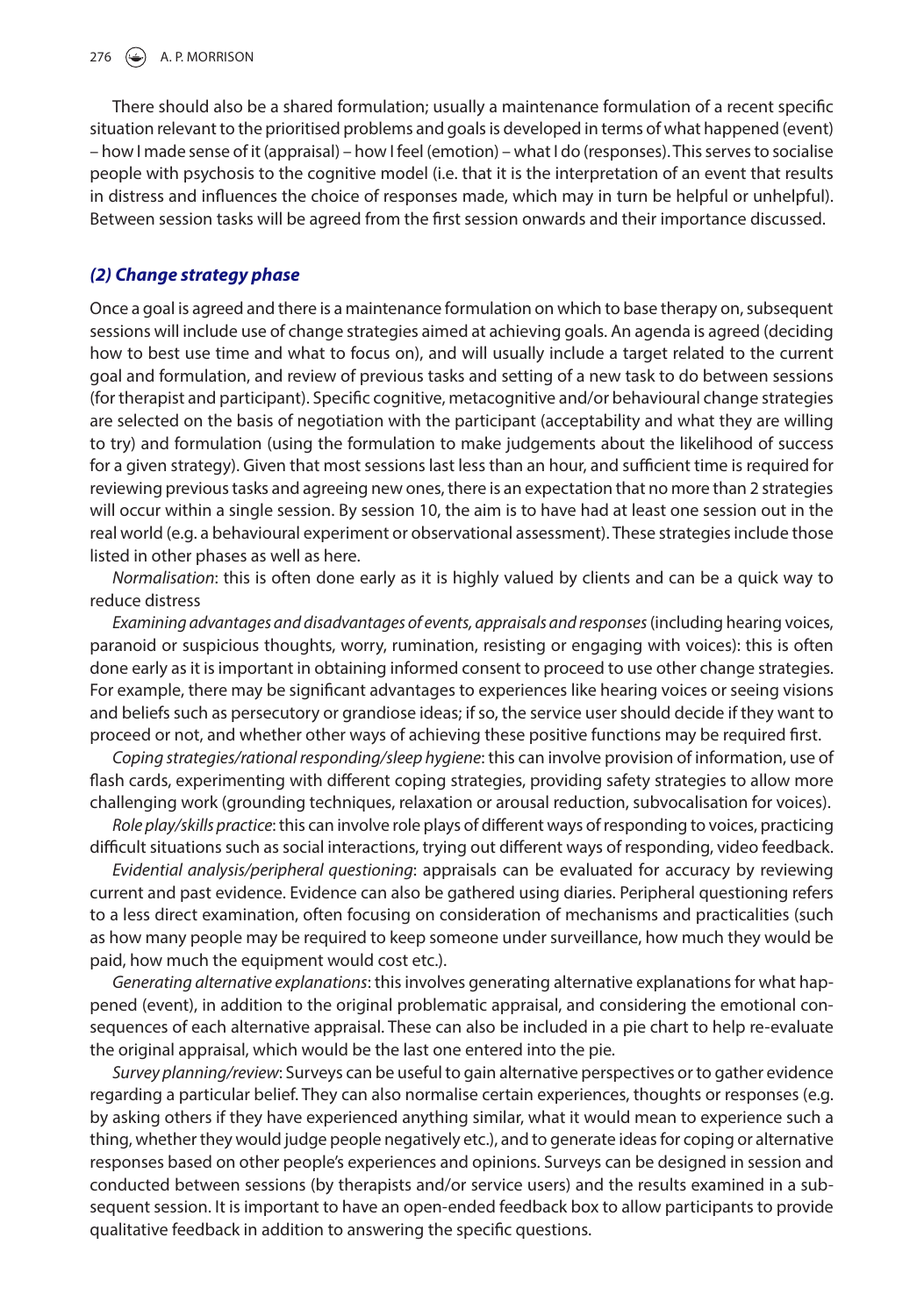*Beliefs/expectations about success and pleasure*: Beliefs about the likelihood of success and/or pleasure related to tasks appears to be implicated in difficulties such as anhedonia and avolition. Exploring and evaluating these beliefs in conjunction with graded task assignments can be helpful.

*Reducing social isolation/graded activity scheduling/mastery and pleasure/schedule success*: Carefully targeted activity scheduling, increasing social contacts and widening social networks can all be used to directly achieve behavioural goals in addition to testing out beliefs and expectations about success and pleasure.

*Safety*-*seeking behaviours/behavioural experiments in*-*session/therapist*-*assisted/ exposure*: Behavioural experiments offer a framework for going out into the world to test out concerns and discover new information. They must be collaboratively designed with regard to deciding the prediction to test out, defining the predicted outcome in observable and measurable terms, and identifying any safety-seeking behaviours to be reversed for true exposure to test the belief. The results should be summarised and understood with reference to the formulation. The most challenging behavioural experiments (e.g. abandoning safety-seeking behaviours to test persecutory ideas) are often in later stages of therapy, whereas less risky, no-lose experiments often occur early (e.g. evaluating the usefulness of thought suppression; testing thought broadcast using a digital recorder). Most behavioural experiments will be conducted in the presence of the therapist.

*Modifying environment*: If upon evaluating situational analyses it becomes apparent there that appraisals are accurate, then action plans can be used to solve the problems that have been identified. This may involve problem solving, identifying others who may be able to offer assistance (including police and social services), using role play to rehearse strategies and modifying the physical environment.

*Metacognitive beliefs* (e.g. positive/negative beliefs about paranoia/rumination/worry): Evaluating the origins of and current evidence for positive and negative beliefs about mental processes including paranoid thoughts, worry, rumination and analysing situations can be useful.

*Metacognitive strategies* (e.g. postponing perseverative processing; detached mindfulness): If extended perseverative processing is considered to be unhelpful, then strategies such as postponing worry or rumination until a later time (at which point the person can choose to engage in this form of thinking or not) can be helpful in achieving goals. If people struggle to disengage, experiential exercises and the practice of detached mindfulness (allowing thoughts to come and go without engaging with them in an effortful way) can facilitate this choice.

*Attentional strategies* (e.g. external focus, attention training): Manipulation of attentional focus can be helpful in increasing choice and flexibility regarding attentional control and reducing self-consciousness is often useful.

#### *(3) Longitudinal formulation phase*

The timing of this phase, which involves collaborative development of a shared historical formulation based on the specific cognitive model (see Figure [1](#page-4-0) for a template with prompts for therapists regarding content), can vary considerably. A historical formulation incorporating life experiences and beliefs formed as a result can be helpful in many ways including demonstrating listening and understanding, validation of experience, creating optimism for change and identifying specific change strategies most likely to succeed in goal attainment. It often occurs around the mid-point of therapy, but may not occur until the end of therapy (for consolidating gains and avoiding recurrence of problems) or not at all. Reasons for progressing to this phase include: linking problems together after multiple maintenance formulations or in order to make multiple problems that feel overwhelming seem related and linked into one; needing a third possible explanation for their experiences if they feel caught between mental illness or unusual, distressing appraisals (e.g. either I'm schizophrenic or I'm being possessed by demons); feeling stuck when working at the maintenance level; to help prevent relapse by understanding initial problem development. It may also be done earlier in therapy; for example, if the person recounts their life story in the first session and is already making links between early traumatic experiences and current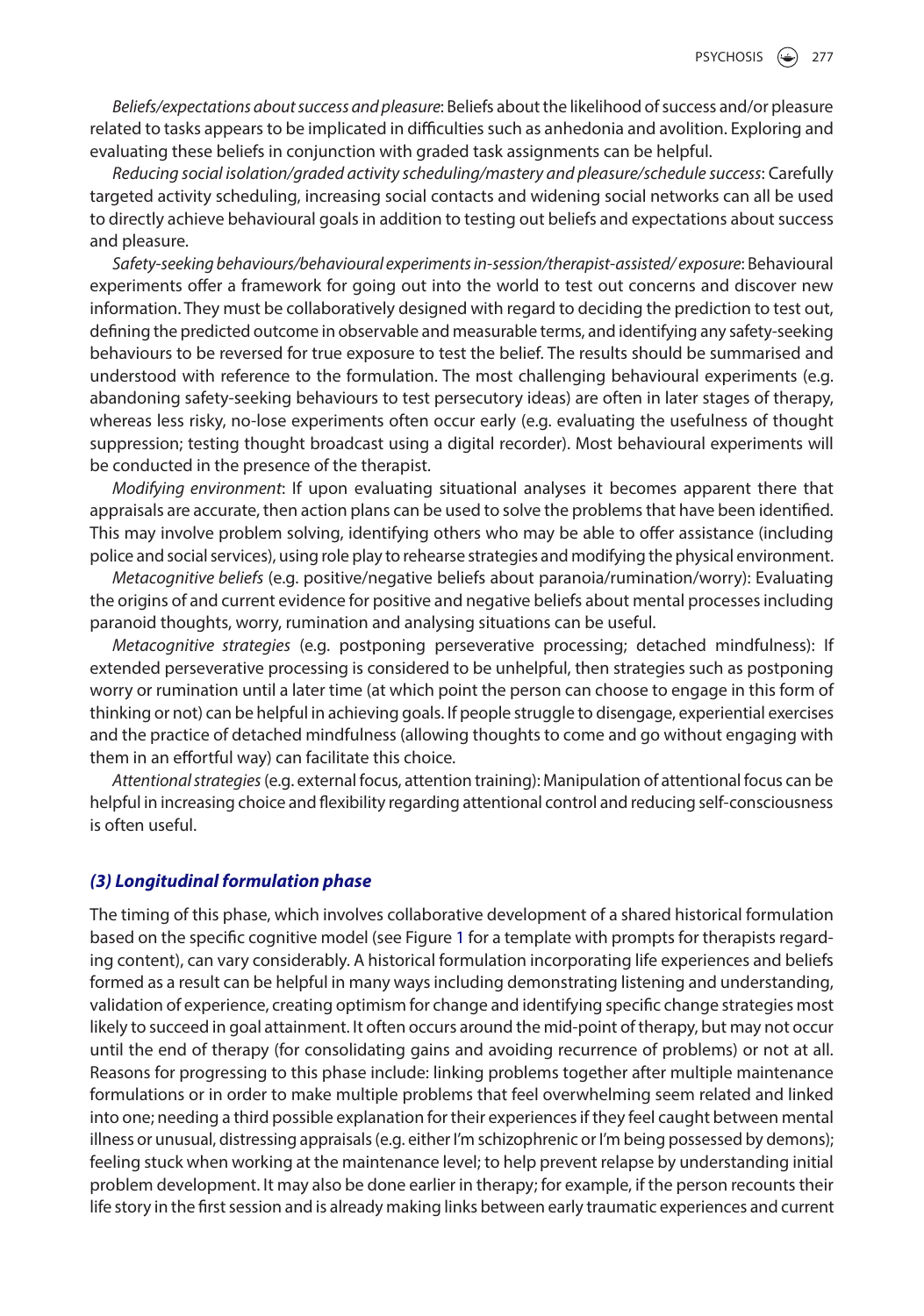problems, or if the prioritised goal is understanding their difficulties ("Why me?"). It is also important to emphasise that generating a longitudinal formulation is not compulsory, and should be offered as a choice. When producing such formulations, it is important to relate it to the goals (usually feeling better or changing "what I do" to improve quality of life), and it should be drawn from scratch, rather than using a template. There should be a good match between appraisal and emotion, and emotion and behaviour and the arrows, which can be used to plan treatment, should only be drawn in with agreement (otherwise collaboratively investigate the hypothesised relationships).

Finally, consent should be obtained and exacerbations prepared for, since examining historical difficulties can be distressing; monitoring emotional response during and getting feedback at the end of sessions is important. In this stage it is more likely that change strategies will include belief restructuring, more challenging behavioural experiments and imagery modification:

*Imagery modification*: imagery modification techniques can be used to help modify distressing content or to increase the person's sense of control over the images. Most people with psychosis experience recurrent, distressing images (e.g. regarding agents of voices, voice content, paranoid catastrophes, trauma-related flashbacks, stigmatising self-image). These are often more emotive than verbal thought, so techniques including treating the image as a video, introducing a rescuer or an alternative outcome to the image and introducing humour can all be effective.

<span id="page-8-0"></span>*Core beliefs/schema change/self*-*prejudice metaphor*: Schema change methods for working with long-standing, strongly held beliefs about self, world and others can be helpful when working with people experiencing psychosis, especially considering the incidence of difficult early life experiences that are commonly associated with psychosis. Strategies include the predjudice metaphor (Padesky, [1993](#page-11-8)) to show how negative self-beliefs can act as self-prejudice via which contradictory information is dismissed and confirmatory information is processed. Advantages and disadvantages analyses of core beliefs, rules or assumptions are advised, including examination of short-term versus long term utility of these beliefs, particularly as these beliefs may have developed as an adaptation to difficult early life experiences. Other techniques include the historical test of a belief, continuum methods, pie charts for responsibility and guilt and positive data logs (Padesky, [1994](#page-11-9)).

### <span id="page-8-1"></span>*(4) Consolidation phase*

*Relapse prevention/blueprint/monitoring and action plans*: The aim of the final few sessions (often between 2 to 4) is to develop a therapy blueprint for the maintenance of gains and relapse prevention. The therapy blueprint can include information on the goals of therapy, the outcome of therapy in terms of progress towards these goals, a copy of the formulation, a summary of useful strategies, and a collaborative plan for action for the maintenance of gains. It can vary in format (e.g. written information, audio or video recordings, pictorial information) and length according to client preference. It should be developed collaboratively with the client leading decisions about purpose, format and content.

*Booster sessions* may also be offered in order to facilitate consolidation of knowledge and skills and provide a safety net.

### **Implementation issues and challenges**

Much of the therapy delivered in the trials is conducted in the person's home. This reduces nonattendance and is consistent with assertive outreach principles, but can create practical challenges (e.g. use of carbon paper to cope with no access to a photocopier; conducting sessions while walking in a park to cope with no available private space at home). Text messages and phone calls to remind service users of appointments are important. Ideally, the trial participants have care coordinators who are responsible for management of risk and practical issues such as housing, finances and family relationships. However, there are many occasions when trial therapists have to take responsibility for such issues, which can make linear progression towards therapeutic goals difficult. On the other hand,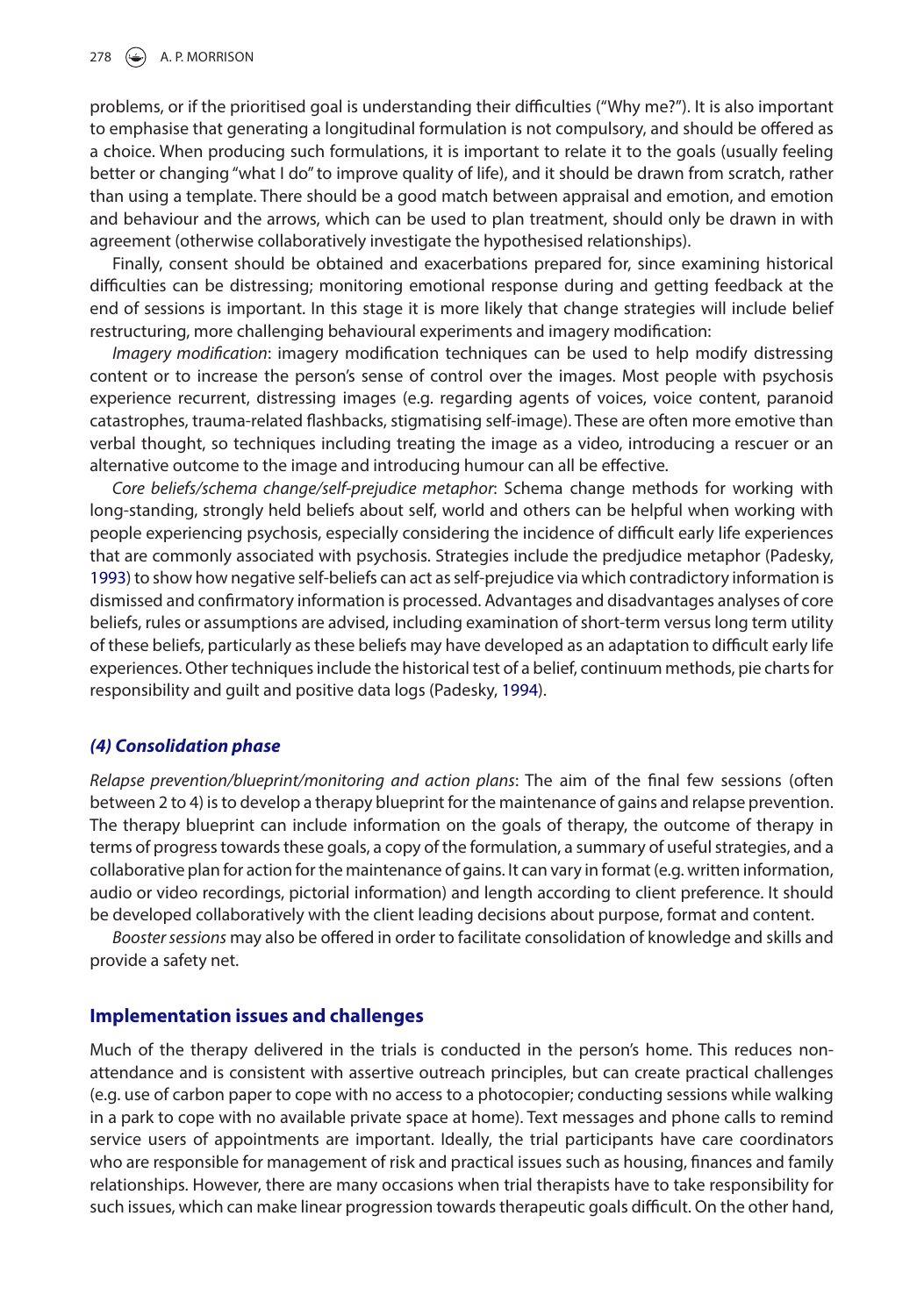writing letters of support for housing, college places and support with daily activities, or accompanying someone to a related appointment can be helpful for engagement purposes, may increase the likelihood of a successful outcome and can provide a useful opportunity for observational assessment and behavioural experiments. Similarly, liaison with other health professionals, family members, teachers and residential care staff can be time-consuming, but is often important for both engagement of the service user and ensuring CBTp is likely to be most effective and sustainable.

Other challenges include difficulties with forming a relationship, establishing trust or motivation to change; this may result in a slower pace, extended work establishing goals, discussion of previous and current interests (to identify goals), discussion of the relationship and using a longitudinal formulation.

Memory and attentional difficulties obviously can limit progress, so identifying strategies, prompts and co-workers to overcome these are required. The complex, systematised belief systems can also present a challenge, since therapist and therapy can easily be incorporated within this; it is important to check out whether service users consider therapists to be involved, and such belief systems are often more responsive to behavioural or metacognitive approaches rather than evidential analysis, alternative explanations and other verbal reattribution methods that address content of thinking. Finally, although CBTp involves hard work and commitment from the service user and therapist alike, it is important to try to make the process as enjoyable as possible, with use of humour and curious exploration where appropriate. The use of a standardised protocol should not prohibit creativity and spontaneity within therapy or therapist, but help to ensure that these factors utilised effectively if a protocol is used flexibly as opposed to rigidly.

<span id="page-9-1"></span>While adherence to a manualised protocol should increase the likelihood, on average, of achieving positive results, it is clear that CBTp is not a panacea and is not going to be helpful or acceptable to all. The qualitative studies, in particular, suggest that even those who have benefitted recognise that there would have been times when it would not have suited them. Unfortunately, the evidence base is not yet able to address the questions of when and for whom CBTp is most appropriate (and the same is true for pharmacological approaches); therefore, the current guidance recommending it be *offered* to all seems reasonable (and replicates the approach of informed consent within the trials). It is also important that CBTp continue to develop and increase effectiveness, since it has been fairly criticised on the basis that, for example, the effect sizes are only small to moderate (Thomas, [2015](#page-11-10)) and that the conceptual models on which it is based may not accurately capture the phenomenological characteristics of all psychotic experiences (Škodlar, Henriksen, Sass, Nelson, & Parnas, [2013](#page-11-11)). However, until the evidence base for alternative psychosocial approaches (e.g. ACT, CFT, mindfulness or psychodynamic approaches) is stronger, following the recommendation to offer CBTp as first line for people with psychosis is consistent with good clinical practice. If people do not engage with or respond to CBTp then alternative psychosocial approaches should be considered. Similarly, if people with psychosis make truly informed choices to try an alternative (based on descriptions of therapeutic approaches and the available evidence, or in a research trial context), then this also seems appropriate.

## <span id="page-9-0"></span>**Conclusion**

The use of a protocol for CBTp that has been evaluated in clinical trials, is based on a specific, empiricallytested cognitive model and adheres to the principles and values of CBTp as well as a phased approach to assessment, formulation and change strategies, should help to maximise the likelihood of replicating results obtained within the trials. The emphasis on collaboration and teamwork, active participation on the part of service users and regular feedback, reviewing of goals and a normalising philosophy should increase the chance of benefits and decrease the likelihood of any unintended harms. Use of session records, fidelity and competence ratings and recording-based supervision should also be helpful in this respect. Future research trials can answer specific research questions regarding the importance of particular principles, components and phases. Clinical services could evaluate the impact of adhering to protocols and investigate the usefulness of session records, supervision structures and competency ratings in achieving good outcomes in routine practice.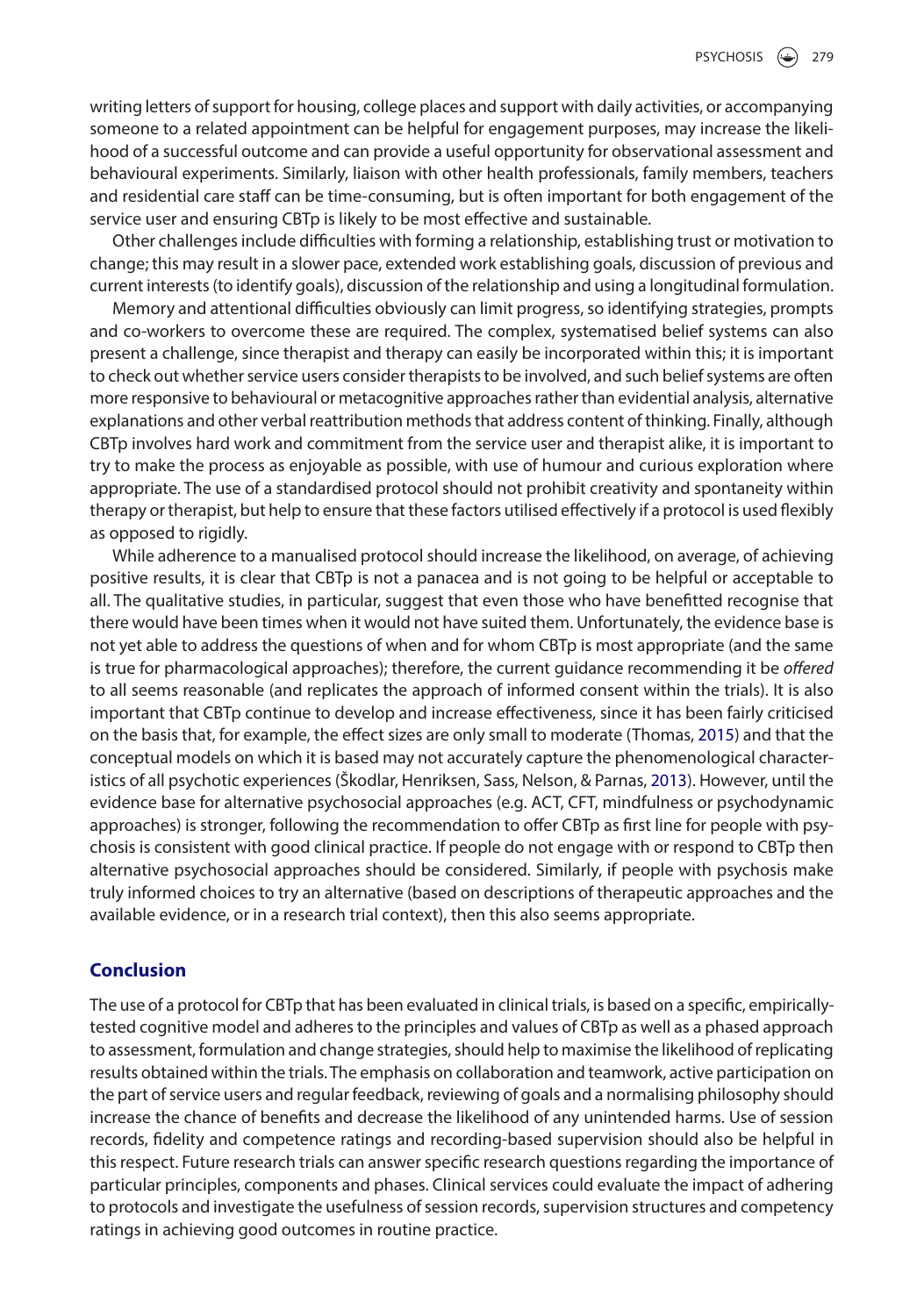#### **Acknowledgements**

This protocol has evolved over two decades with input from trial supervisors (including Paul French, Samantha Bowe, Paul Hutton), trial therapists (including Julia Renton, Steve Williams, Hazel Dunn, Sophie Parker, Vicky Brooks, Nicola Chapman, Liz Murphy, Lisa Wood, Natasha Holden, Rachel MacLeod, Jane Hutton, Ann Steele, Jasper Palmier-Claus), principal investigators at other sites (including Max Birchwood, Alison Brabban, Rob Dudley, David Fowler, Andrew Gumley, David Kingdon, Matthias Schwannauer, Douglas Turkington), user-researchers (Rory Byrne, Martina Kilbride, Eleanor Longden, Liz Pitt), participants from our trials (via qualitative interviews) and service user consultants (our Service User Reference Group).

#### **Disclosure statement**

APM delivers training workshops and has written textbooks on the topic of CBT for psychosis, for which he receives fees/royalties. He also conducts funded research on CBT for psychosis and delivers CBT in the NHS.

#### **References**

- <span id="page-10-2"></span>Blackburn, I. M., James, I., Milne, D., Baker, C. A., Standart, S., Garland, A., & Reichelt, F. K. [\(2001](#page-1-2)). The revised cognitive therapy scale (CTS-R): Psychometric properties. *Behavioural and Cognitive Psychotherapy, 29*, 431–446.
- <span id="page-10-18"></span>Brabban, A., Byrne, R., Longden, E., & Morrison, A. P. ([2016\)](#page-3-0). The importance of human relationships, ethics and recovery-orientated values in the delivery of CBT for people with psychosis. *Psychosis: Psychological, social and integrative approaches*. doi[:](https://doi.org/10.1080/17522439.2016.1259648)  [10.1080/17522439.2016.1259648](https://doi.org/10.1080/17522439.2016.1259648)
- <span id="page-10-15"></span>Clark, D. M. ([1986](#page-3-1)). A cognitive approach to panic. *Behaviour Research and Therapy, 24*, 461–470.
- <span id="page-10-16"></span>Clark, D. M., & Wells, A. ([1995](#page-3-2)). A cognitive model of social phobia. In: R. G. Heimberg & M. R. Liebowitz (Eds.), *Social phobia: Diagnosis, assessment, and treatment* (pp. 69–93). New York, NY: Guilford Press.
- <span id="page-10-6"></span>Dunn, G., Fowler, D., Rollinson, R., Freeman, D., Kuipers, E., Smith, B., & Steel, C. [\(2012\)](#page-2-0). Effective elements of cognitive behaviour therapy for psychosis: results of a novel type of subgroup analysis based on principal stratification. *Psychological Medicine, 42*(5), 1057–1068. doi:[10.1017/S0033291711001954](https://doi.org/10.1017/S0033291711001954)
- <span id="page-10-17"></span>Ehlers, A., & Clark, D. M. ([2000](#page-3-3)). A cognitive model of posttraumatic stress disorder. *Behaviour Research and Therapy, 38*, 319–345.
- <span id="page-10-5"></span>Flach, C., French, P., Dunn, G., Fowler, D., Gumley, A. I., Birchwood, M., … Morrison, A.P. ([2015](#page-2-1)). Components of therapy as mechanisms of change in cognitive therapy for people at risk of psychosis: analysis of the EDIE-2 trial. *The British Journal of Psychiatry, 207*(2), 123–129. doi[:10.1192/bjp.bp.114.153320](https://doi.org/10.1192/bjp.bp.114.153320)

<span id="page-10-13"></span>Fowler, D., Garety, P., & Kuipers, E. ([1995](#page-3-4)). *Cognitive-behaviour therapy for psychosis: theory and practice*. Chichester: Wiley.

- <span id="page-10-10"></span>French, P., & Morrison, A. P. [\(2004](#page-3-5)). *Early detection and cognitive therapy for people at high risk of developing psychosis*. London: Wiley.
- <span id="page-10-1"></span>van der Gaag, M., Valmaggia, L. R., & Smit, F. ([2014](#page-1-3)). The effects of individually tailored formulation-based cognitive behavioural therapy in auditory hallucinations and delusions: A meta-analysis. *Schizophrenia Research, 156*(1), 30–37. doi[:10.1016/j.schres.2014.03.016](https://doi.org/10.1016/j.schres.2014.03.016)
- <span id="page-10-0"></span>Jauhar, S., McKenna, P. J., Radua, J., Fung, E., Salvador, R., & Laws, K. R. ([2014\)](#page-1-4). Cognitive-behavioural therapy for the symptoms of schizophrenia: systematic review and meta-analysis with examination of potential bias. *The British Journal of Psychiatry, 204*(1), 20–29. doi[:10.1192/bjp.bp.112.116285](https://doi.org/10.1192/bjp.bp.112.116285)
- <span id="page-10-4"></span>Kilbride, M., Byrne, R., Price, J., Wood, L., Barratt, S., Welford, M., & Morrison, A. P. [\(2013\)](#page-2-2). Exploring service users' perceptions of Cognitive Behavioural Therapy for psychosis: A user led study. *Behavioural and Cognitive Psychotherapy*, *41*, 89–102. doi[:10.1017/S1352465812000495](https://doi.org/10.1017/S1352465812000495)
- <span id="page-10-14"></span>Kingdon, D., & Turkington, D. ([2005](#page-3-6)). *Cognitive therapy for schizophrenia*. New York, NY: Guilford Press.
- <span id="page-10-9"></span>Morrison, A. P. ([2001](#page-2-3)). The interpretation of intrusions in psychosis: An integrative cognitive approach to hallucinations and delusions. *Behavioural and Cognitive Psychotherapy, 29*, 257–276.
- <span id="page-10-3"></span>Morrison, A. P., & Barratt, S. ([2010](#page-1-5)). What are the components of CBT for Psychosis? A Delphi study. *Schizophrenia Bulletin, 36*, 136–142.
- <span id="page-10-8"></span>Morrison, A. P., French, P., Stewart, S., Birchwood, M., Fowler, D., Gumley, A. I., … Dunn, G. [\(2012\)](#page-2-4). Early detection and intervention evaluation for people at risk of psychosis: Multisite randomised controlled trial. *BMJ, 344*, e2233.
- <span id="page-10-7"></span>Morrison, A. P., French, P., Walford, L., Lewis, S. W., Kilcommons, A., Green, J., & Bentall, R. P. [\(2004a\)](#page-2-5). Cognitive therapy for the prevention of psychosis in people at ultra-high risk: Randomised controlled trial. *The British Journal of Psychiatry, 185*, 291–297.
- <span id="page-10-11"></span>Morrison, A. P., Renton, J. C., Dunn, H., Williams, S., & Bentall, R. P. ([2003](#page-3-7)). *Cognitive therapy for psychosis: a formulation-based approach*. London: Psychology Press.
- <span id="page-10-12"></span>Morrison, A. P., Renton, J. C., French, P., & Bentall, R. P. [\(2008](#page-3-8)). *Think you're crazy? Think again: A resource book for cognitive therapy for psychosis*. London: Routledge.